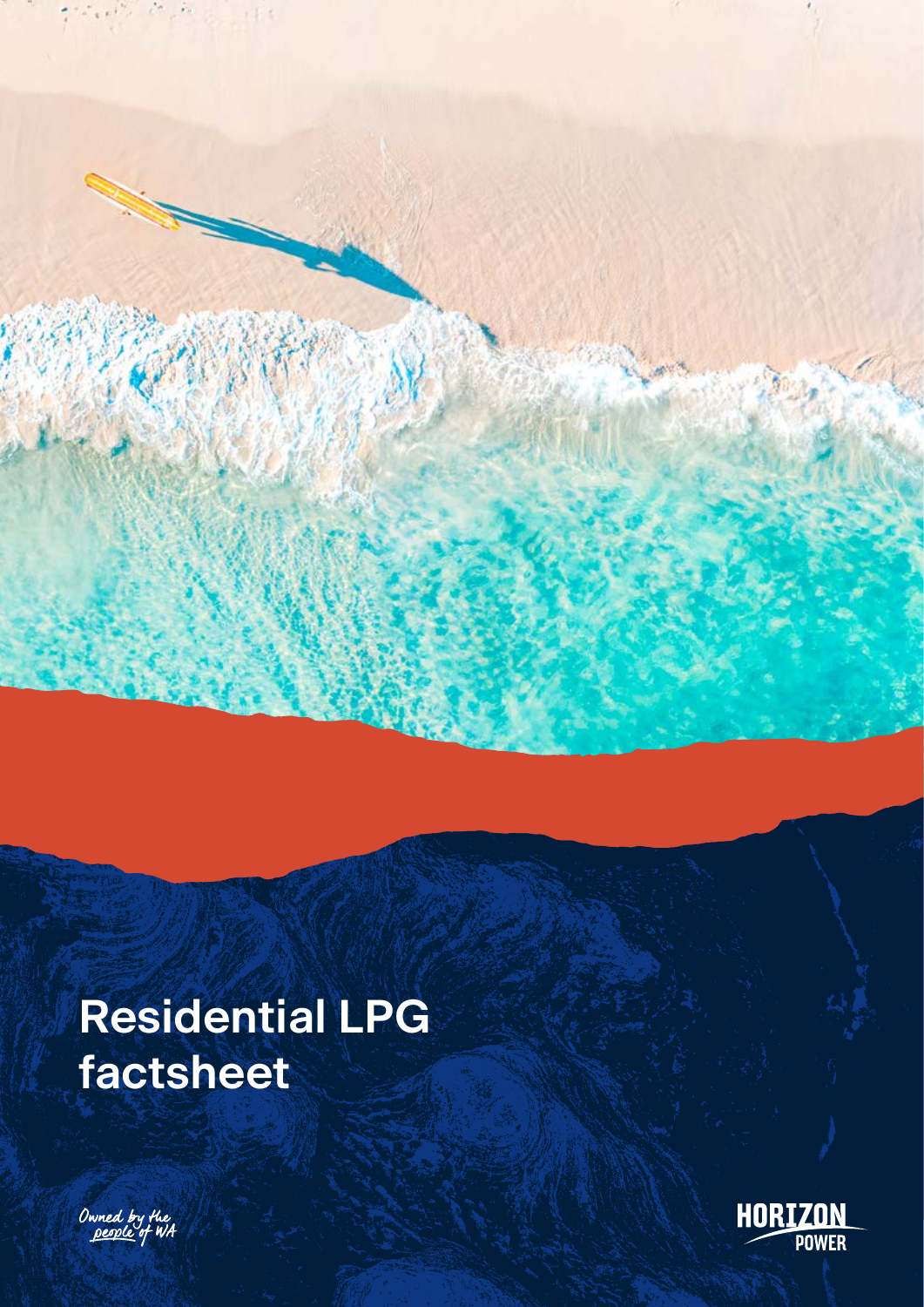## **LPG guide**

Liquefied petroleum gas (LPG) is composed of a mixture of hydrocarbon gases – which in Australia is typically propane. Although LPG is a fossil fuel that burns similarly to natural gas, it has a higher energy content, is transported and stored pressurised in a liquid state and is supplied to appliances at a different pressure than natural gas. Therefore, LPG-fueled appliances, such as water heaters, space heaters, and cooking appliances require a different flow rate, pressure, and oxygen-to-gas ratio ffor safe, efficient combustion. .

#### **Converting a natural gas appliance to LPG**

As different operating conditions may require special considerations to convert a natural gas appliance to LPG, you should complete an initial check on the suitability of a natural gas appliance for conversion to LPG. Typically, the information can be found in the appliance's manual or on warning labels attached to the appliance. If an appliance's make and model were designed to operate on dual fuels, it is important to use the approved manufacturer's conversion kit as it will be registered with the Australian Gas Association Certificate. However, some older appliances may not have this information available, in which case an assessment will need to be made by the manufacturer or a licensed gasfitter. In either case, it is important that a licensed gasfitter inspects the appliance, piping systems, and installation for suitability of conversion before deciding to convert an appliance from natural gas to LPG.

Domestic appliance owners in Western Australia are required by Energy Safety WA to have a licensed gasfitter perform any gas fitting work, inspect their gas appliances, as well as issue a certificate of inspection if required. If your appliance has a manufacturer supplied conversion kit, a gasfitter may use that kit in accordance with the manufacturer's installation instruction to convert the appliance. If an appliance was not originally registered for dual fuel operation, it will require bespoke modifications from a licensed gasfitter. The installation will need to be verified by an inspector to approve and re-certify the appliance as safe and meeting regulatory requirements.

## **Storing and managing your LPG**

If you are converting to LPG, a suitable pressurised tank will need to be installed to hold the necessary volume of LPG to run the appliances for several days. LPG tanks can either be purchased or rented from an LPG supplier. LPG cylinders should be stored:

- outdoors and in a well-ventilated area;
- in an area free from flammable materials; and
- far away from potential ignition sources (e.g. electrical structures and appliances).

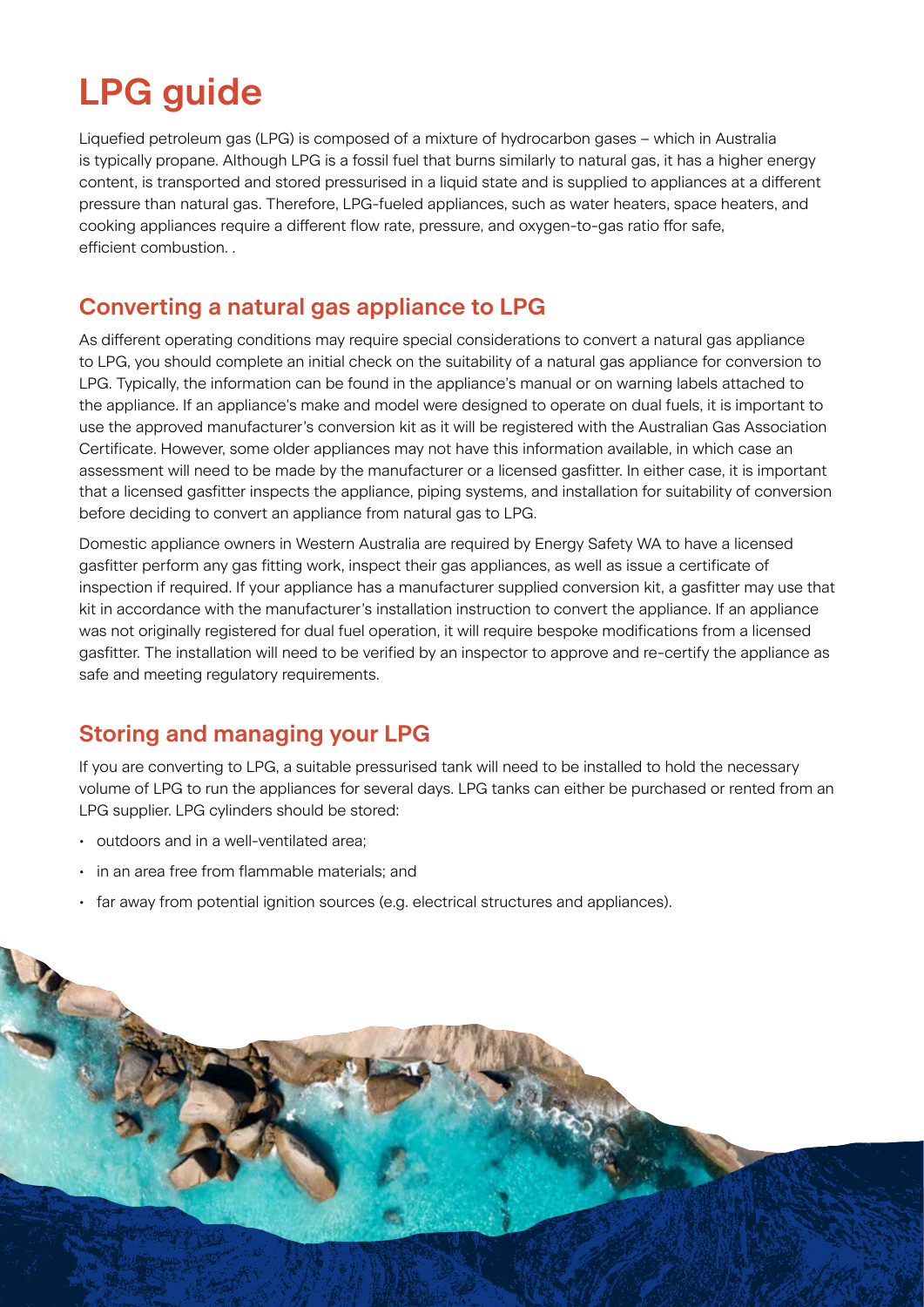## **Understanding LPG costs and the unregulated market**

LPG cylinder gas costs vary according to the cylinder size and supply costs, such as delivery area and supplier availability. In general, the purchase agreements with LPG suppliers are on a non-lock in basis.

Typically, the cost of a 45kg LPG cylinder ranges from \$120 to \$150 in the Esperance area, in addition to the rental costs of the cylinder, which range from \$40 to \$50 annually. Unlike the price of natural gas and electricity, there are no caps that limit the price LPG providers can charge households. As uncertainty continues to rise in international markets, LPG increases could be expected.

#### **LPG versus electric equivalent appliance**

When choosing between converting a natural gas appliance to electric or LPG, consumers will often have a preference based on familiarity with an appliance type and previous user experiences, but you should also consider the energy efficiency, bill impact and operational considerations. When reviewing your options, you should also consider advancements in technology. Modern, electrically powered appliances can often deliver the same or improved user experience compared to a gas equivalent. Table 1 summarises an electrical equivalent technology and some user benefits compared to a gas equivalent.

#### **Table 1: Most efficient appliance quick facts**

| <b>LPG</b><br>appliance             | <b>Electric</b><br>equivalent    | <b>Electrification benefits</b>                                                                                                                                                                                                                            |  |
|-------------------------------------|----------------------------------|------------------------------------------------------------------------------------------------------------------------------------------------------------------------------------------------------------------------------------------------------------|--|
| LPG stovetop                        | Induction<br>cooktop             | <b>Cooking time:</b> cooks up to 50% faster than average cooking times<br>$\bullet$<br><b>Precision:</b> more accurate temperature control and heat distribution<br>$\bullet$<br><b>Cleaning:</b> Simple and easy to clean<br>$\bullet$                    |  |
| I PG oven                           | Convection<br>oven               | <b>Cooking time:</b> cooks up to 25% faster than traditional ovens<br>$\bullet$<br><b>Precision:</b> internal fans ensure an even distribution of heat<br>$\bullet$<br>throughout the oven space                                                           |  |
| LPG storage<br>tank water<br>heater | Hot water<br>heat pump           | <b>Efficiency:</b> roughly 250% to 400% efficiency, compared to a<br>$\bullet$<br>maximum 75% efficiency of a traditional gas hot water system<br><b>Performance:</b> no change in water supply compared to a natural gas<br>$\bullet$<br>hot water system |  |
| LPG ducted<br>space heater          | Reverse cycle<br>air conditioner | <b>Efficiency:</b> operate at 300% to 600% efficiency<br><b>Flexibility:</b> capable of heating and cooling space with a single unit<br>$\bullet$                                                                                                          |  |